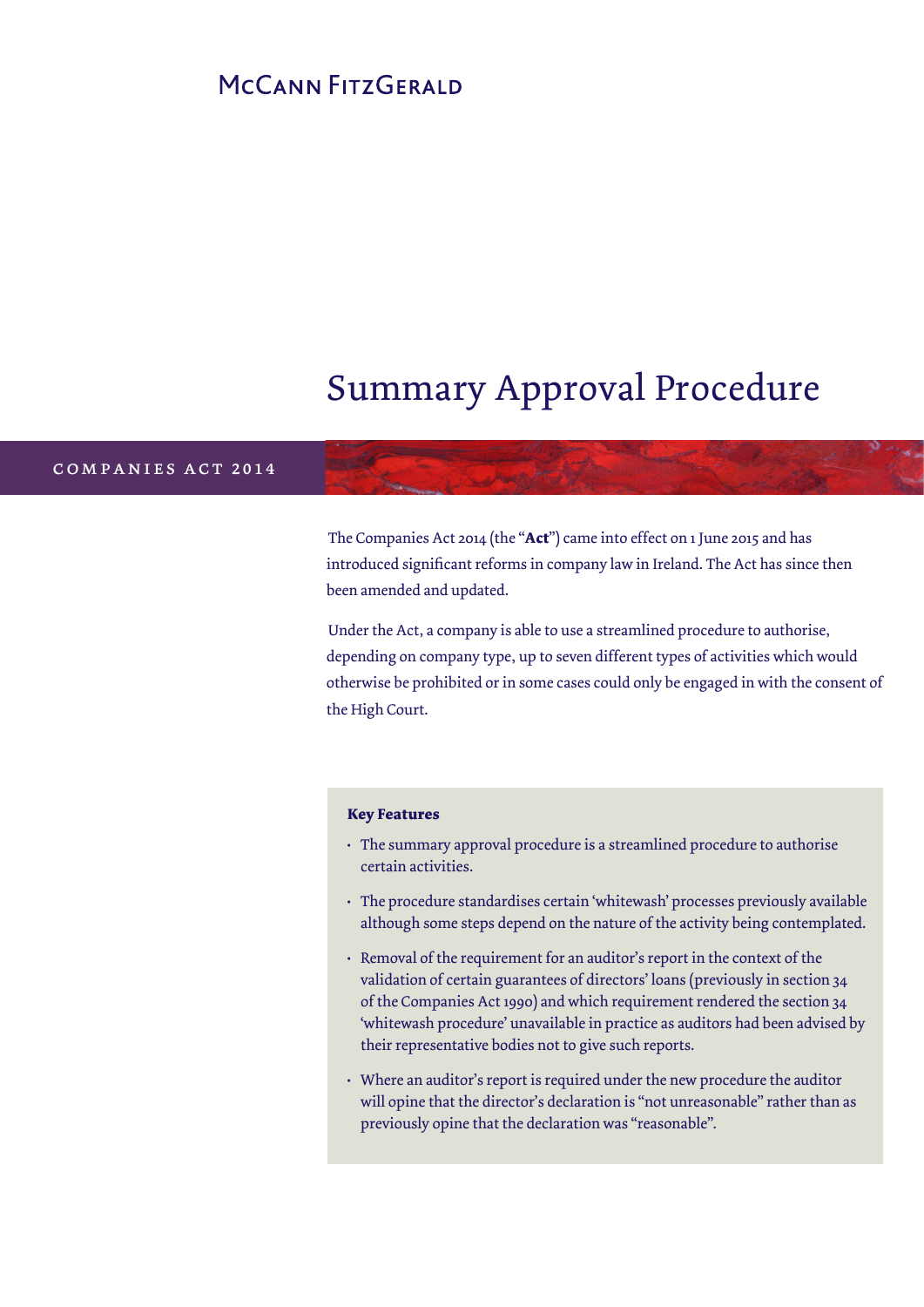## *Companies Act 2014 Summary Approval Procedure*

*(continued)*

#### **What activities are affected?**

The summary approval procedure ("**SAP**") is a validation procedure available to authorise the following ("**restricted activities**"):

- the giving of financial assistance by a company for the purpose of acquisition of its shares;
- the reduction of share capital;
- the variation of share capital on reorganisations;
- the domestic mergers of certain Irish companies;
- the treatment of pre-acquisition profits or losses as being profits available for distribution by a holding company;
- the entering into of certain transactions (*eg* loans) in favour of a director or connected person (or of the company or a holding company); and
- the commencement of a members' voluntary winding-up.

In the case of a reduction of capital, a variation of company capital on a reorganisation and a merger, a company can use a court approved process instead of SAP; for the remaining four restricted activities SAP must be used.

#### **The Procedure**

Although the procedure varies in respect of certain of the restricted activities, the majority of such activities may be approved as follows:

• a declaration in writing is made by the directors (or by a majority of directors where there are more than two). This must be made at a meeting of the directors held not earlier than 30 days before (i) the meeting of the members to approve the special resolution (or unanimous resolution in the case of a merger) or (ii) the last member signs a written resolution (as the case may be) to approve the activity; and

• the directors' declaration is then forwarded to the members with notice of the meeting or, where written resolutions are proposed, is appended to the resolution. The members must confer authority on the directors to carry out the restricted activity by way of a special resolution (*ie* 75% approval) or unanimous resolution in the case of a merger. The special resolution (or unanimous resolution in the case of a merger) must be passed not more than 12 months prior to commencement by the company of the restricted activity (this is reduced to 60, or in some cases 30 days where SAP is used to deal with pre-acquisition profits).

For some restricted activities (reduction in capital, variation of capital on a reorganisation, treatment of pre-acquisition profits and a members winding up of a solvent company) a report of an expert, who is qualified to be the statutory auditor of the company, is required to confirm that the declaration provided is not unreasonable.

#### **Directors' Declaration**

The content of a declaration made pursuant to SAP varies depending on the restricted activity concerned although in all cases it includes confirmation that a full inquiry has been made into the affairs of the company and that the company is able to pay its debts and liabilities as they fall due for a period of 12 months after the restricted activity is carried out.

For example, the content of a declaration to be made in connection with the approval by a company of financial assistance in respect of the acquisition of its shares is similar to that previously required pursuant to section 60 of the Companies Act 1963 although it must now also state:

- the circumstances in which the transaction or arrangement is to be entered into; and
- the nature of the benefit which will accrue to the company directly or indirectly from entering into the transaction or arrangement.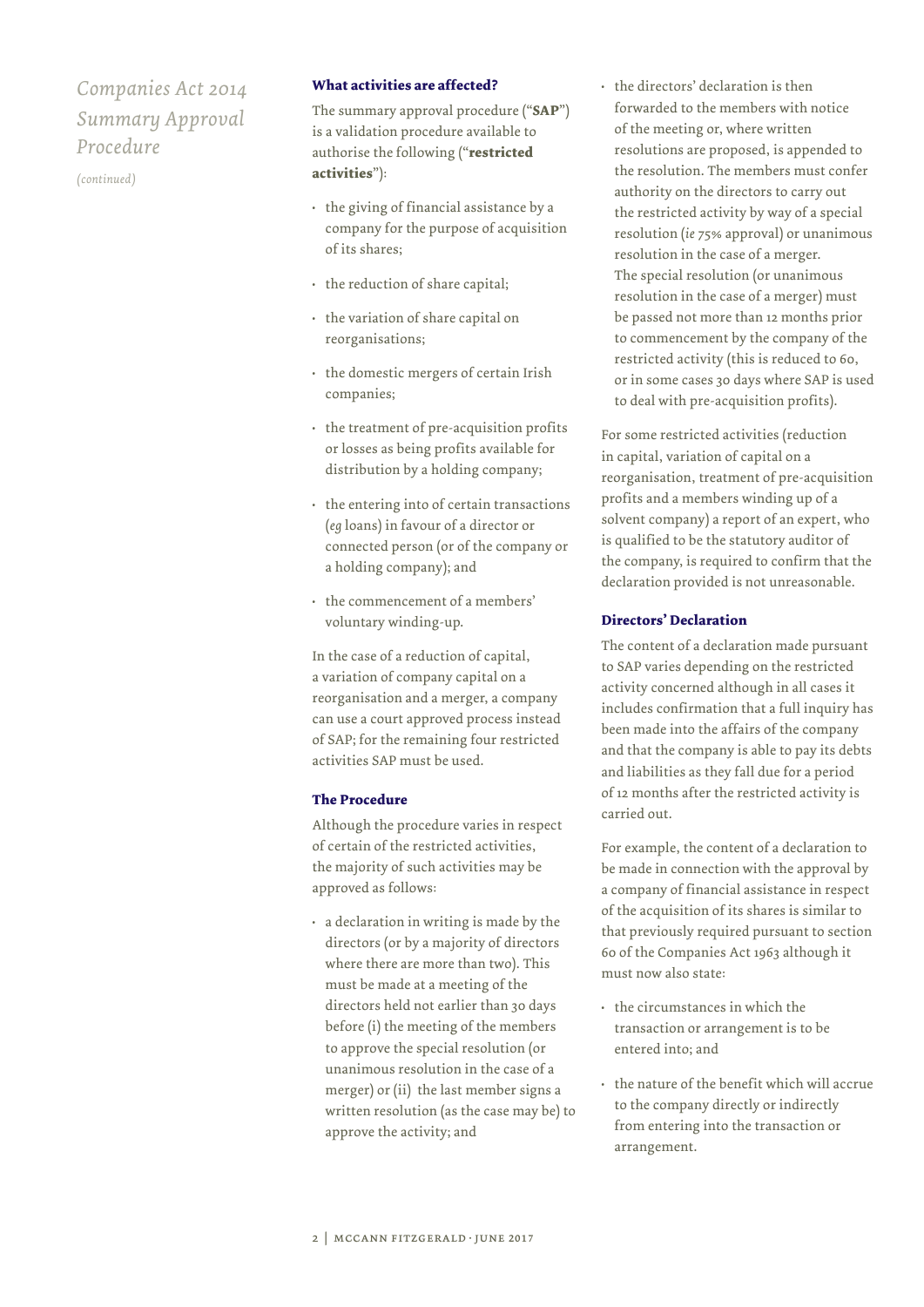### *Companies Act 2014 Summary Approval Procedure*

*(continued)*

In certain declarations, depending on the restricted activity, the directors, in forming a view as to the ability of the company to pay debts over the following 12 months, can assume that guarantees will not be called upon or security enforced, in the case of the treatment of pre-acquisition profits the directors must assess the likelihood of guarantees being called or security being enforced.

#### **Filing in Companies Registration Office**

A copy of the declaration must be delivered to the Registrar of Companies within 21 days of the commencement date of the restricted activity. Thus the restricted activity can be carried on before the filing is made; however, if there then is a failure to comply with the 21 day rule, the restricted activity is invalidated. In those circumstances certain interested parties may apply for court approval to validate the carrying on of the restricted activity (and the court may make such an order if it considers it is just and equitable to do so). A copy of the special resolution must be delivered to the Registrar of Companies within 15 days of the date on which it is passed.

#### **Director's Liability**

Where a director makes a declaration without having reasonable grounds for making the confirmation as to solvency of the company, the court, on application by various specified parties (such as a liquidator, a creditor or the Director of Corporate Enforcement), may declare him or her personally responsible without any limitation of liability for all debts or other liabilities of the company (or successor company in the case of a merger).

If the company is wound up within 12 months of the date of a declaration and its debts are not paid within 12 months after the commencement of the winding up, it is presumed that each director who made the declaration did not have reasonable grounds for the (solvency) opinion stated in the declaration.

#### **Moratorium on Carrying out Restricted Activity**

Unless more than 90% of members of each class of issued shares vote in favour of the special resolution the company must wait 30 days from the passing of the special resolution before proceeding to carry on the restricted activity. This delay is intended to enable an application to court to be made and if an application is made the moratorium extends until the application has been disposed of or withdrawn. Members holding not less than 10% of the issued shares may make the application (excluding for this purpose any member who voted for the resolution).

#### **Companies entitled to use SAP**

SAP is available to private limited companies, designated activity companies, companies limited by guarantee and unlimited companies. Public limited companies (PLCs) can only use SAP to effect a members' voluntary winding up, treatment of pre-acquisition profits and for the making of loans *etc* to directors/ connected persons.

SAP cannot be used by a private subsidiary company to provide financial assistance for the acquisition of shares in a parent public company (unless allowed by ministerial regulations). A company with a "restricted person" as a director or secretary cannot use SAP except in respect of a members' voluntary winding up.

#### **Action required**

Company secretaries and others involved in the administration of companies, and professional advisers assisting in structuring of transactions, need to be familiar with the streamlined summary approval procedure as it reduces the complexity involved in implementing certain transactions and thereby reduce the compliance costs for companies.